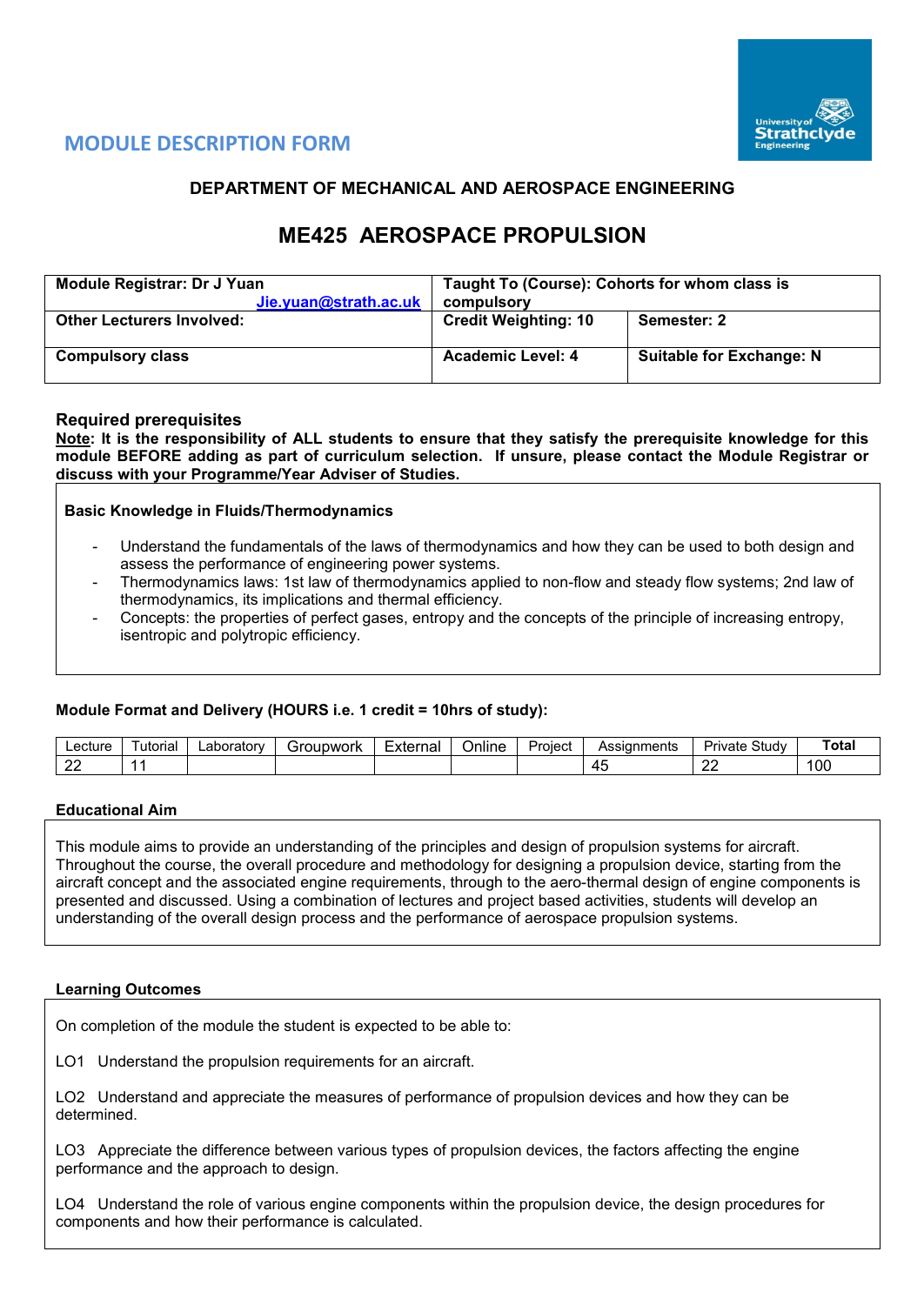## **Syllabus**

The module will teach the following:

# **Introduction –**

- the various types of propulsion systems.
- historical development of gas turbine power units for jet propulsion.

#### **The general thrust equation Propulsion performance characteristics Aerothermodynamics of**

- intakes.
- combustors and
- nozzles –
- compressible flow governing equations,
- nozzle flows,
- subsonic and supersonic intakes,
- combustion chamber and afterburner design.

# **Analysis of jet propulsion power units –**

- the ram jet,
- pure turbojet,
- by-pass turbojets,
- turbofan engines and
- prop fan engines.

# **Design of axial flow compressors and turbines, free vortex designs Off-design Performance**

# **Assessment of Learning Outcomes**

# **Criteria**

For each of the Module Learning Outcomes the following criteria will be used to make judgements on student learning:

LO1 Understand the propulsion requirements for an aircraft.

- C1 Student should be able to calculate the required thrust for a propulsive device from the aircraft specification.
- C2 Student should be able to calculate the basic engine criteria necessary to deliver the required performance of an aircraft.

C3 Demonstrate understanding of principles by calculation of an appropriate engine configuration and performance for an aircraft specification.

LO2 Understand and appreciate the measures of performance of propulsion devices and how they can be determined.

- C1 Student should be able to calculate performance criteria for an engine (thrust; fuel usage; efficiency).
- C2 Demonstrate understanding by calculating appropriate performance criteria for a given engine

C3 Demonstrate understanding by selecting appropriate engine configuration and performance required to deliver the required aircraft performance.

LO3 Appreciate the difference between various types of propulsion devices, the factors affecting the engine performance and the approach to design.

C1 Student should be able to understand how various engine performance measures (thrust; fuel usage; efficiency) affect the suitability of a particular device for certain flight regimes.

C2 Student should be able to determine and calculate the overall engine performance.

C3 Student should understand and be able to discuss how configuration of various components (e.g. compressor pressure ratio; turbine entry conditions) influence overall engine performance.

LO4 Understand the role of various engine components within the propulsion device, the design procedures for components and how their performance is calculated.

C1 The student should understand how the engine components influence the overall engine performance.

C2 Student should have an understanding of the design methodology for particular components and how their performance can be measured.

C3 Demonstration of understanding of component design through appropriate selection of design parameters to deliver necessary component performance.

The standards set for each criterion per Module Learning Outcome to achieve a pass grade are indicated on the assessment sheet for all assessment.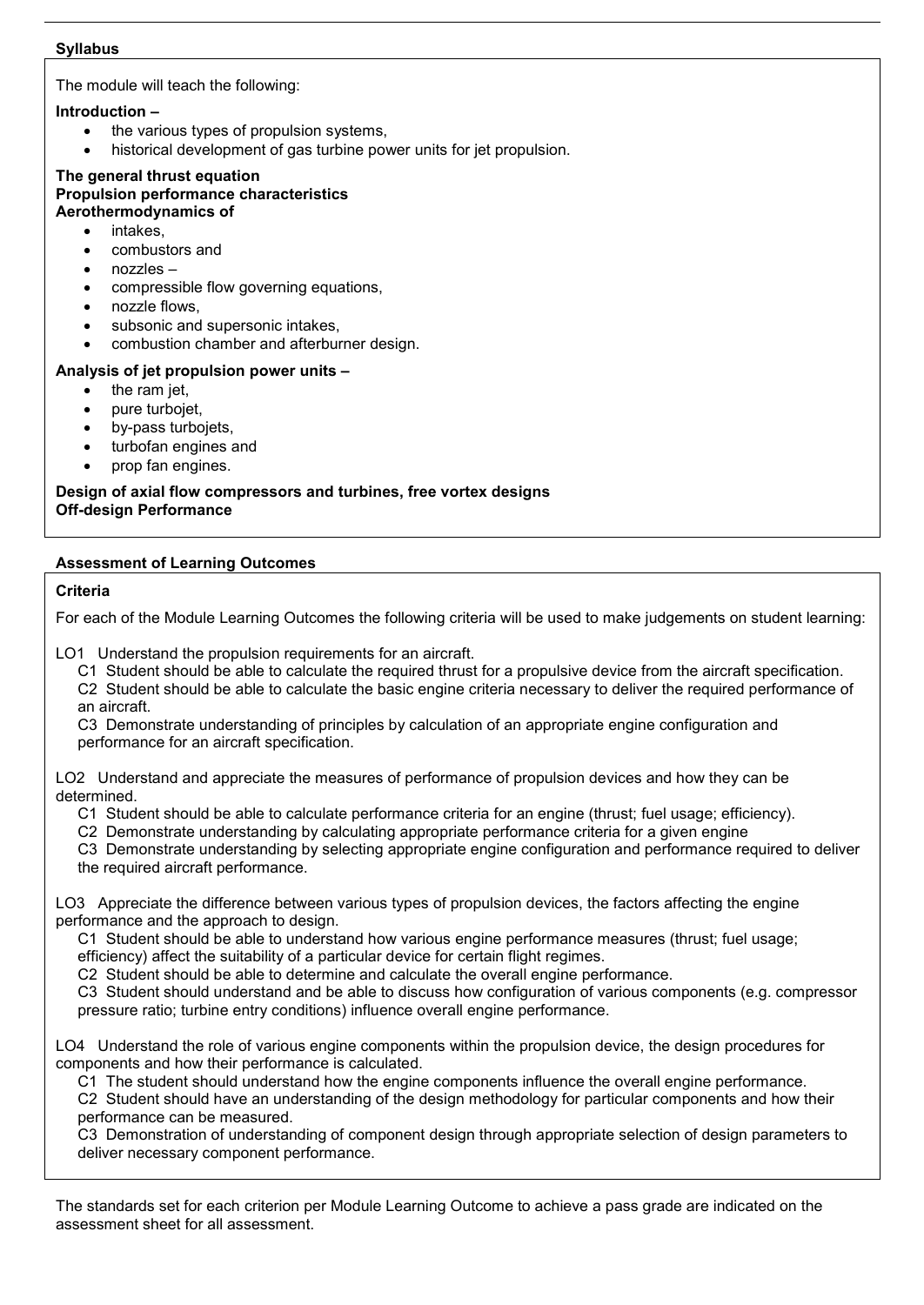# **Principles of Assessment and Feedback**

*(within Assessment and Feedback Policy at: <https://www.strath.ac.uk/professionalservices/staff/policies/academic/> )*

#### **Deliver high quality feedback information that helps learners self-correct.**

Regular feedback and discussion will be available in tutorial sessions. (note:- to receive this feedback students should participate in these tutorials but attendance is not mandatory) Feedback from courseworks will enable students to reflect on their understanding of the subject material prior to the final examination. Individual feedback will be available by appointment with the course lecturers.

#### **Ensure that summative assessment has a positive impact on learning.**

Coursework will be assessed and detailed feedback on performance given by discussion during group (lecture/tutorial) sessions. Individual feedback on/ discussion of coursework submissions will be available by arrangement with the course lecturers. Full solutions will be provided to the final exam, post assessment, along with reasons for techniques used, and to highlight common errors in the solutions. Formal, summative feedback will be provided by the return of examination marks to students after assessment (note:-exam scripts will not be returned to students and no collective discussion of exam performance will be facilitated). Individual feedback on the exam may be arranged if appropriate.

#### **Encourage interaction and dialogue around learning (peer and teacher-student)**

Discussion of the course material between teacher-student and also amongst peers will be encouraged in tutorial sessions. Students will also be encouraged to discuss courseworks with their peers to improve learning. Students are encouraged to collaborate in the calculations and models provided in the tutorial and coursework exercises and demonstration calculations provided during the course. However, it is emphasised that the analysis reports they submit must be entirely their own work – i.e. background research plus results they have personally generated and interpreted.

#### **Assessment Method(s) Including Percentage Breakdown and Duration of Exams** *(individual weightings)*

| <b>Examination</b> |          |          |           |        | Coursework      |        | <b>Practical</b> | <b>Project</b> |           |  |
|--------------------|----------|----------|-----------|--------|-----------------|--------|------------------|----------------|-----------|--|
| Number             | Month(s) | Duration | Weiahtina | Number | Weiahtina       | Number | Weiahtina        | Number         | Weiahtina |  |
|                    | Apr/Mav  | 2 hours  | 60%       |        | $2 \times 20\%$ |        |                  |                |           |  |
| * All              |          |          |           | * All  |                 |        |                  |                |           |  |

*\* L/Os: Indicate which Learning Outcomes (L01, L02, etc) are to be assessed by exam/coursework/practical/project as required.*

#### **Coursework / Submissions deadlines (***academic weeks***):**

Coursework 1 – submission week 6 Coursework 2 – submission week 10

#### **Resit Assessment Procedures:**

2hr examination in August diet.

#### **PLEASE NOTE:**

**Students must gain a summative mark of 40% to pass the module. Students who fail the module at the first attempt will be re-assessed during the August diet. This re-assessment will consist entirely of an exam. No marks from any previous attempts will be transferred to a new resit attempt.**

#### **Recommended Reading**

**\*\*\*Purchase recommended \*\*Highly recommended reading \*For reference (do NOT purchase)**

\*\*\* "Jet Propulsion" 3<sup>rd</sup> Edition, Cumpsty and Heyes, Cambridge University Press.

#### **Additional Student Feedback**

*(Please specify details of when additional feedback will be provided)*

| חate | ime | ∴nom∴<br>.No                           |
|------|-----|----------------------------------------|
|      |     | I Check timetable webpages for details |

Session: 2021/22

#### **Approved:**

**Course Director Signature:** Dr E Henderson (SG)

**Date of Last Modifications:** September 14, 2021